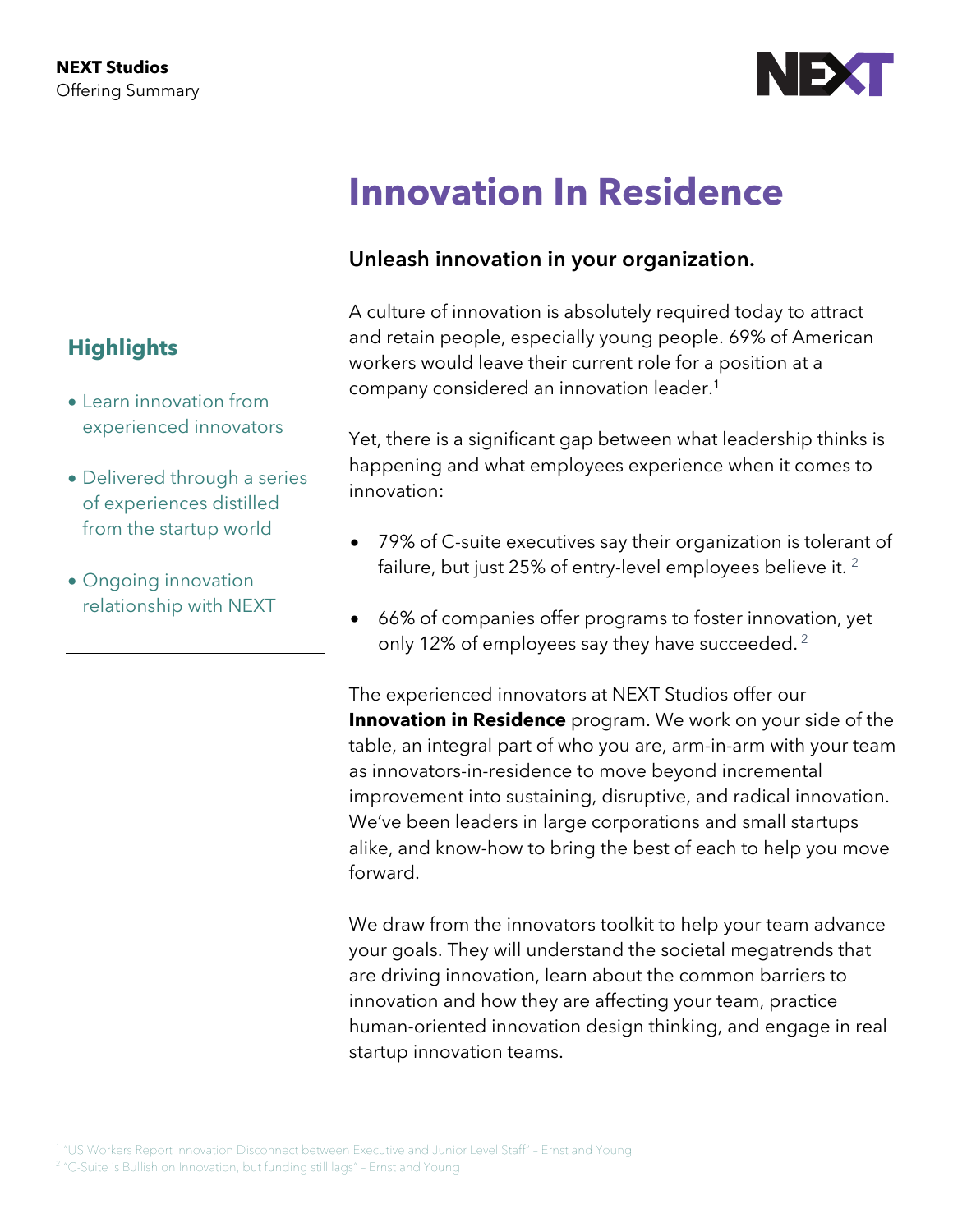

### **Innovators Toolkit**

NEXT Innovators in Residence use a variety of tools in their engagement with you:

#### **Now What's Next**

#### **Examining the megatrends that are driving innovation.**

In this two-hour seminar or webinar, we will identify five major "megatrends" that are driving change and innovation, and help you understand their impact on a wide range of industries. You'll learn the key elements necessary for innovation, and why innovation is required for survival in today's world.

#### **What's Keeping You from What's Next**

#### **Understanding the common barriers to innovation.**

In this six-hour workshop, you'll learn the different types of and key elements of innovation. We will identify and understand the ten common barriers to innovation, and work in small teams to reflect on how these barriers are affecting your organization. You will, through understanding, begin the process of creating a more innovative culture.

#### **Design Thinking**

#### **Learn and practice human-centered innovation design.**

In this six-hour workshop, you'll understand how human-centered innovation design works, and why it's used to create all new products and services today. You'll gain techniques to better understand the problems that can be solved through innovation and apply methods that will help you turn needs into human-centered solutions. You will experience and practice ideation techniques to quickly generate, develop and test new ideas, and possess a new set of tools to turn ideas into action.

#### **Discovery Week**

#### **Learn and practice designing innovation business models.**

In this three-to-five-day workshop, you'll participate as team members in actual startup companies in a cohort, or in innovation teams around internally generated ideas. You'll understand and use startup tools such as the Lean Canvas and Jobs to be Done models while contributing to the creation of new innovation business models. Upon completion you'll have fully experienced the process for creating new innovations.